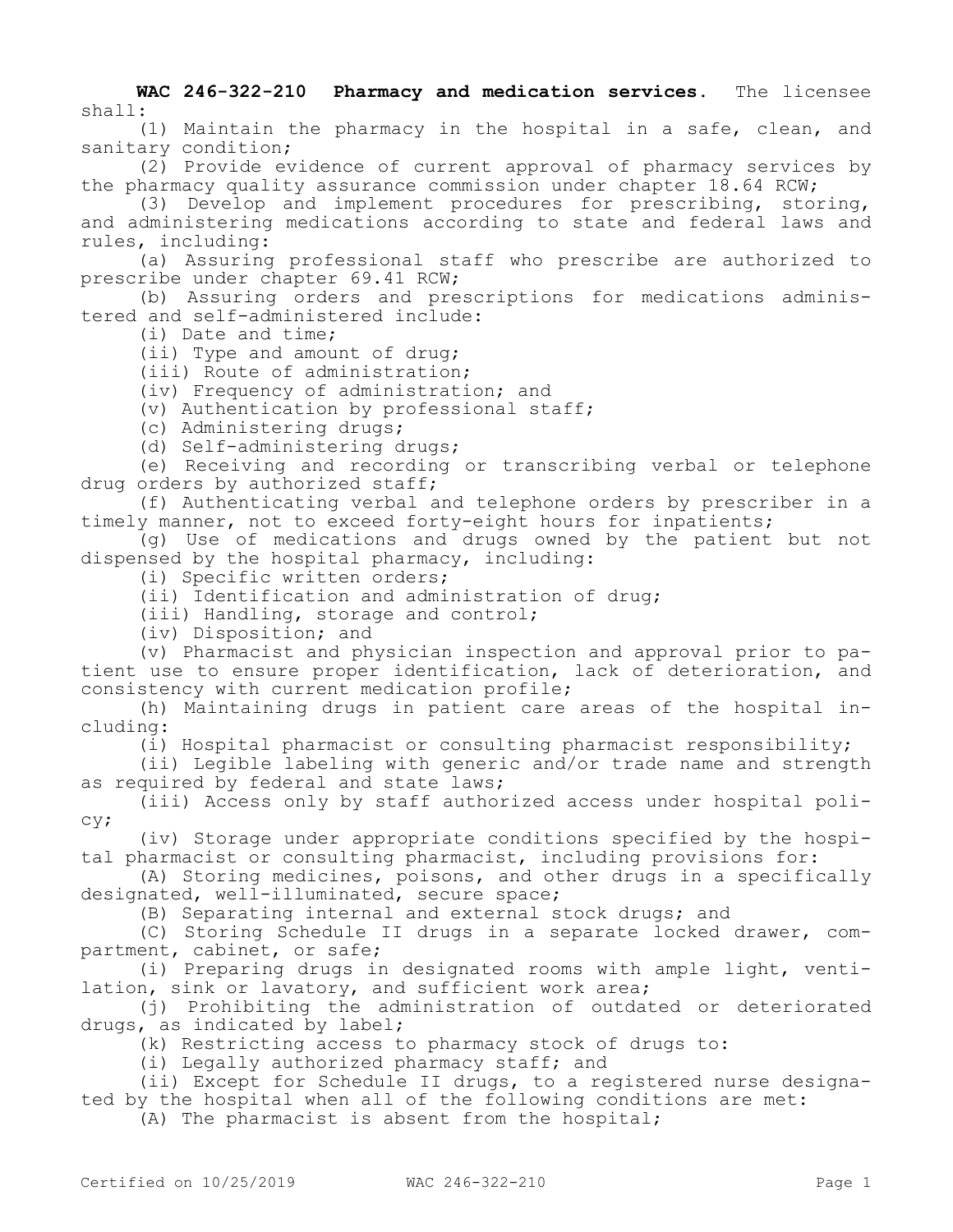(B) Drugs are needed in an emergency, and are not available in floor supplies; and

(C) The registered nurse, not the pharmacist, is accountable for the registered nurse's actions;

(4) The appropriate professional staff committee shall approve all policies and procedures on drugs, after documented consultation with:

(a) The pharmacist or pharmacist consultant directing hospital pharmacy services; and

(b) An advisory group comprised of representatives from the professional staff, hospital administration, and nursing services;

(5) When planning new construction of a pharmacy:

(a) Follow the general design requirements for architectural components, electrical service, lighting, call systems, hardware, interior finishes, heating, plumbing, sewerage, ventilation/air conditioning, and signage in WAC 246-318-540;

(b) Provide housekeeping facilities within or easily accessible to the pharmacy;

(c) Locate pharmacy in a clean, separate, secure room with:

(i) Storage, including locked storage for Schedule II controlled substances;

(ii) All entrances equipped with closers;

(iii) Automatic locking mechanisms on all entrance doors to preclude entrance without a key or combination;

(iv) Perimeter walls of the pharmacy and vault, if used, constructed full height from floor to ceiling;

(v) Security devices or alarm systems for perimeter windows and relites;

(vi) An emergency signal device to signal at a location where twenty-four-hour assistance is available;

(vii) Space for files and clerical functions;

(viii) Break-out area separate from clean areas; and

(ix) Electrical service including emergency power to critical pharmacy areas and equipment;

(d) Provide a general compounding and dispensing unit, room, or area with:

(i) A work counter with impermeable surface;

(ii) A corrosion-resistant sink, suitable for handwashing, mounted in counter or integral with counter;

(iii) Storage space;

(iv) A refrigeration and freezing unit; and

(v) Space for mobile equipment;

(e) If planning a manufacturing and unit dose packaging area or room, provide with:

(i) Work counter with impermeable surface;

(ii) Corrosion-resistant sink, suitable for handwashing, mounted in counter or integral with counter; and

(iii) Storage space;

(f) Locate admixture, radiopharmaceuticals, and other sterile compounding room, if planned, in a low traffic, clean area with:

(i) A preparation area;

(ii) A work counter with impermeable surface;

(iii) A corrosion-resistant sink, suitable for handwashing, mounted in counter or integral with counter;

(iv) Space for mobile equipment;

(v) Storage space;

(vi) A laminar flow hood in admixture area; and